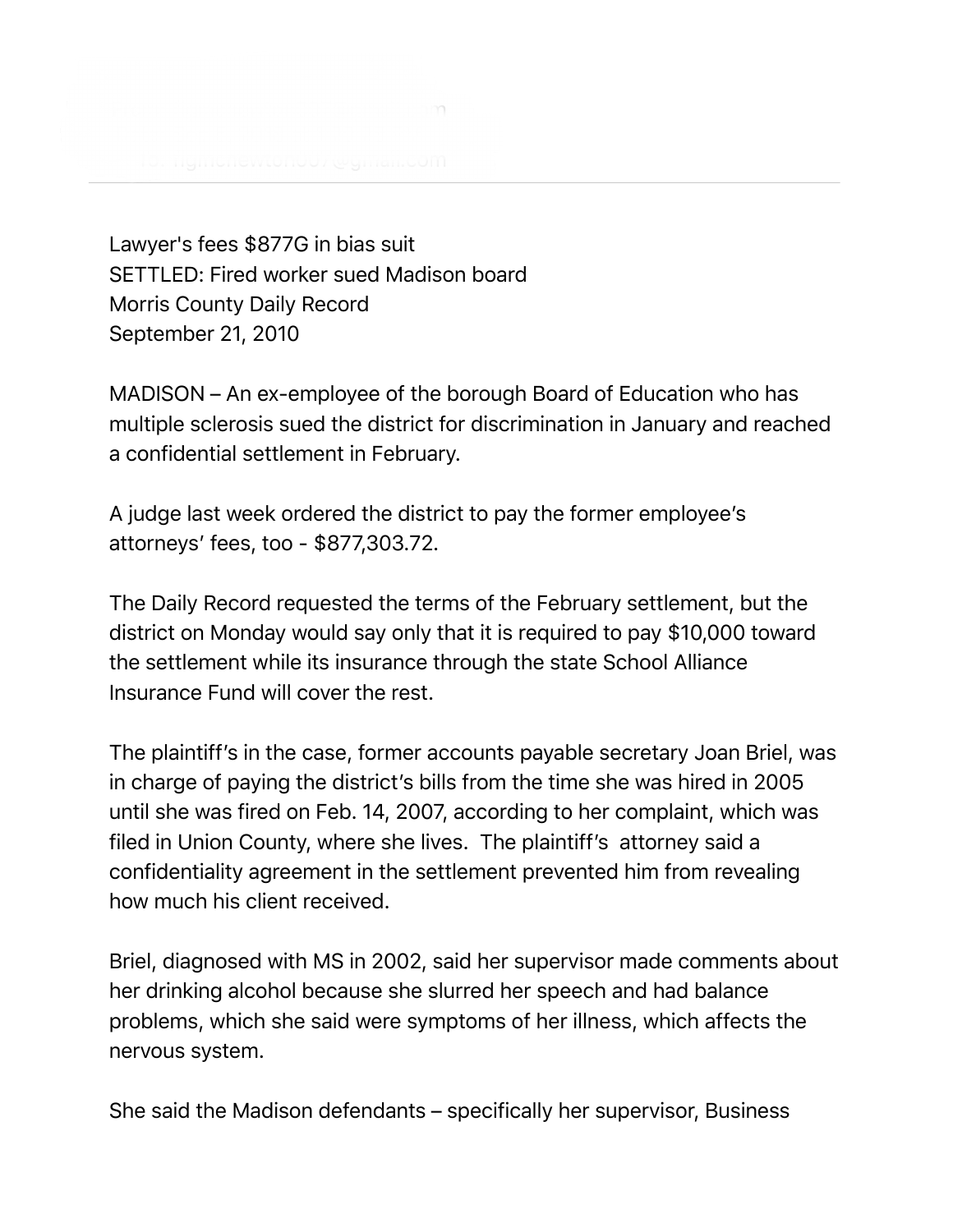Administrator Charles Milewski "retaliated" against her by "inappropriately increasing her workload, repeatedly berating her and failing to take action on her requests for reasonable accommodation," such as asking her to work on the first floor instead of the third floor. The suit also cited Superintendent Richard Noonan for not taking actions on her complaints. Both Milewski and Noonan left the district over the summer.

She said the stress of the work environment caused her to relapse and she was fired while on medical leave.

She sued in January and the case was headed for a jury trial in February when the settlement was reached.

"The parties amicably resolved their differences before the Honorable Kathryn A. Brock," according to the judgment order issued by Brock last Tuesday in state Superior Court.

The district's new business administrator, Gary Lane, said the district paid a \$10,000 deductible while insurance covers the rest.

Briel had asked for back pay, front pay, compensatory damages and punitive damages, as well as attorney's fees and legal costs when she sued.

Her attorney, Christopher Hager, of the Morristown firm Niedweske Barber, said Briel is a good person.

"She was courageous, too," he said. "she went to the superintendent after the B.A., and they turned their backs on her."

Madison School Board President Lisa Ellis said the settlement was reached months ago, and referred questions about the case to the board's attorney, Vito Gagliardi.